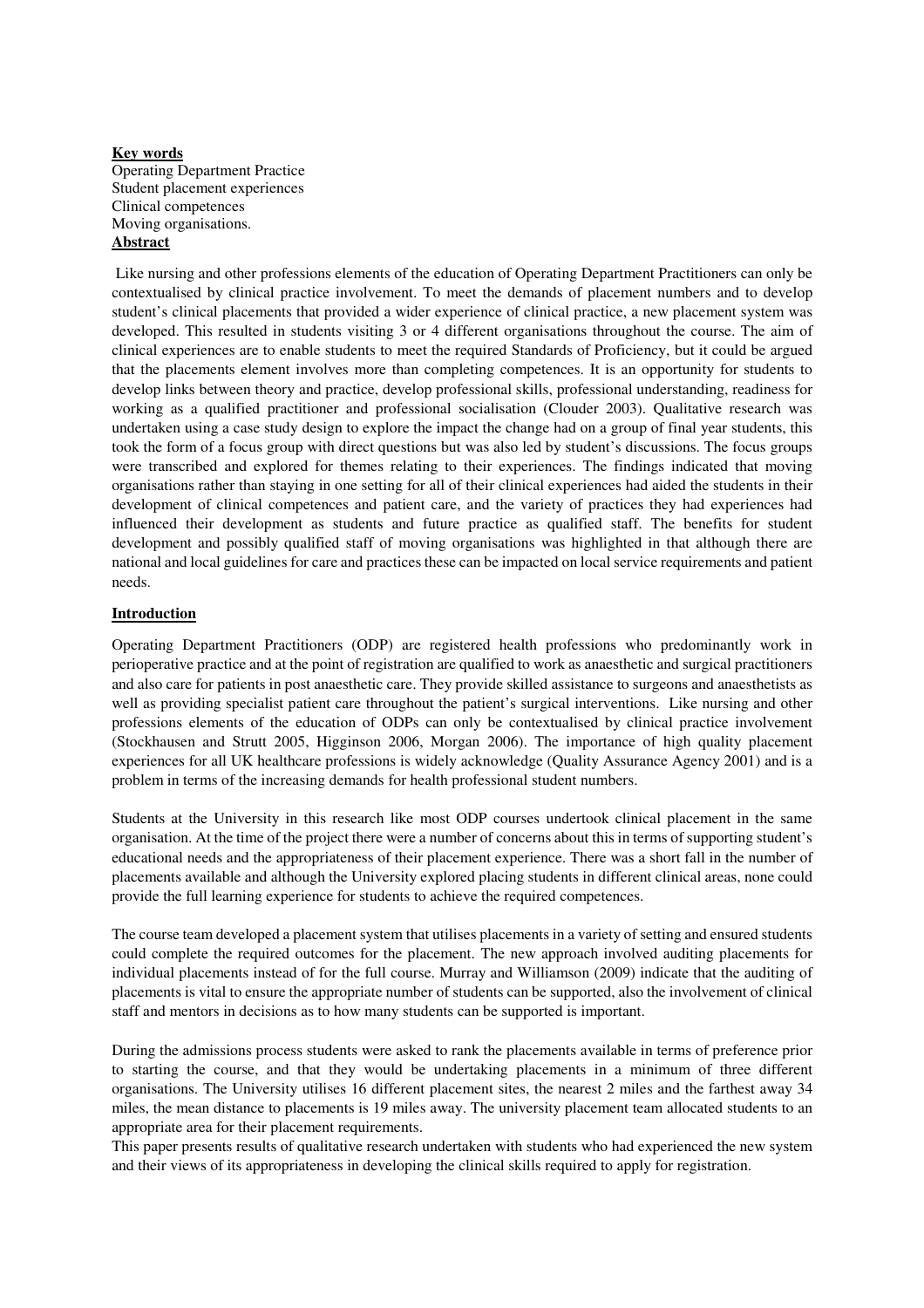# **Background**

A literature review was undertaken to explore issues related to the development and utilisation of placements. Pollit and Hungler (1997) indicate that when developing an investigation exploring existing literature is valuable, as the answer may be available already. The review found literature regarding the utilisation of placements for ODP students was not available, however literature was available on nursing students using theatre placements by Callaghan (2010), and literature relating to other professions development of placements including nursing (Hall 2006, McKenna et al 2009, Murray and Williamson 2009), Midwifery (Gilmour et al 2013 and Barnett et al 2010), Radiography (Price et al 2000) which provide some information and structures on how they had developed placement experiences and utilised placements.

It became clear from reviewing the literature that the unique nature of the ODP course and the need for students to demonstrate competence in anaesthesia, surgery and post anaesthetic care (CODP 2011) made it different to other professions. As a result consultation was undertaken with clinical partners to develop new systems of working, Orton (1981) states that engaging with the clinical providers is vital as organisational attitude characteristics are a major predictors of the clinical learning experience of which senior staff were the key figure for creating and maintaining the learning climate. Also the existing students were consulted as Davis (1990 cited in Midgley 2006) states each student brings with them a personal view of the world, of people, how it works, what it all means and subsequently a personal way of learning.

 Murray and Williamson (2009) indicate that commissioners of preregistration nurse education (and ODP) requires an appropriate number and quality of professionals, who are fit for future practice, and students require good quality education in safe environments. For ODPS the College of Operating Department Practitioners (2011) recommend that 60% of the course be in clinical practice. The aim of clinical experiences are to enable students to meet the required Standards of Proficiency (HCPC 2014), but it could be argued that the placements element involves more than completing competences. It is an opportunity for students to develop links between theory and practice, develop professional skills, professional understanding, readiness for working as a qualified practitioner and professional socialisation (Clouder 2003).

## **The study**

## *Significance of study*

The significance of this study is to explore if moving organisations has impacted on the students readiness to qualify and their understanding of their professional roles. This may also have implications for other professions, as although for example nursing students have placements in several different clinical areas they may in fact be in the same organisation.

## *Aim*

The overall aim of the research was to explore the impact of moving placements during the Operating Department Practice course and its effects on students' experiences and development into qualified practitioners.

#### *Design*

A qualitative research design was used for the research Cormack (2000) suggests qualitative research has been influenced by a branch of philosophy known as phenomenology which aims to understand how we come to know the world. A case study approach was utilised in this research as this methodology is defined as the study of a social phenomenon (Swanborn 2010). Because of the nature of the area under investigation an instrumental case study was adopted which is driven by the phenomenon rather that the case itself (Stake 2000).

The Case study design allowed the subject and the perceptions of students to be assessed efficiently "it is a strategy for doing research which involves an empirical investigation of a particular contemporary phenomenon within its real life context" (Cormack 2000 p.235). The root of the investigation was the study into what affect a change in practice had been, and Pope and May (2006) suggest that a case study is suited to this type of investigating because it allows you to assess the success of the change.

#### *Participants*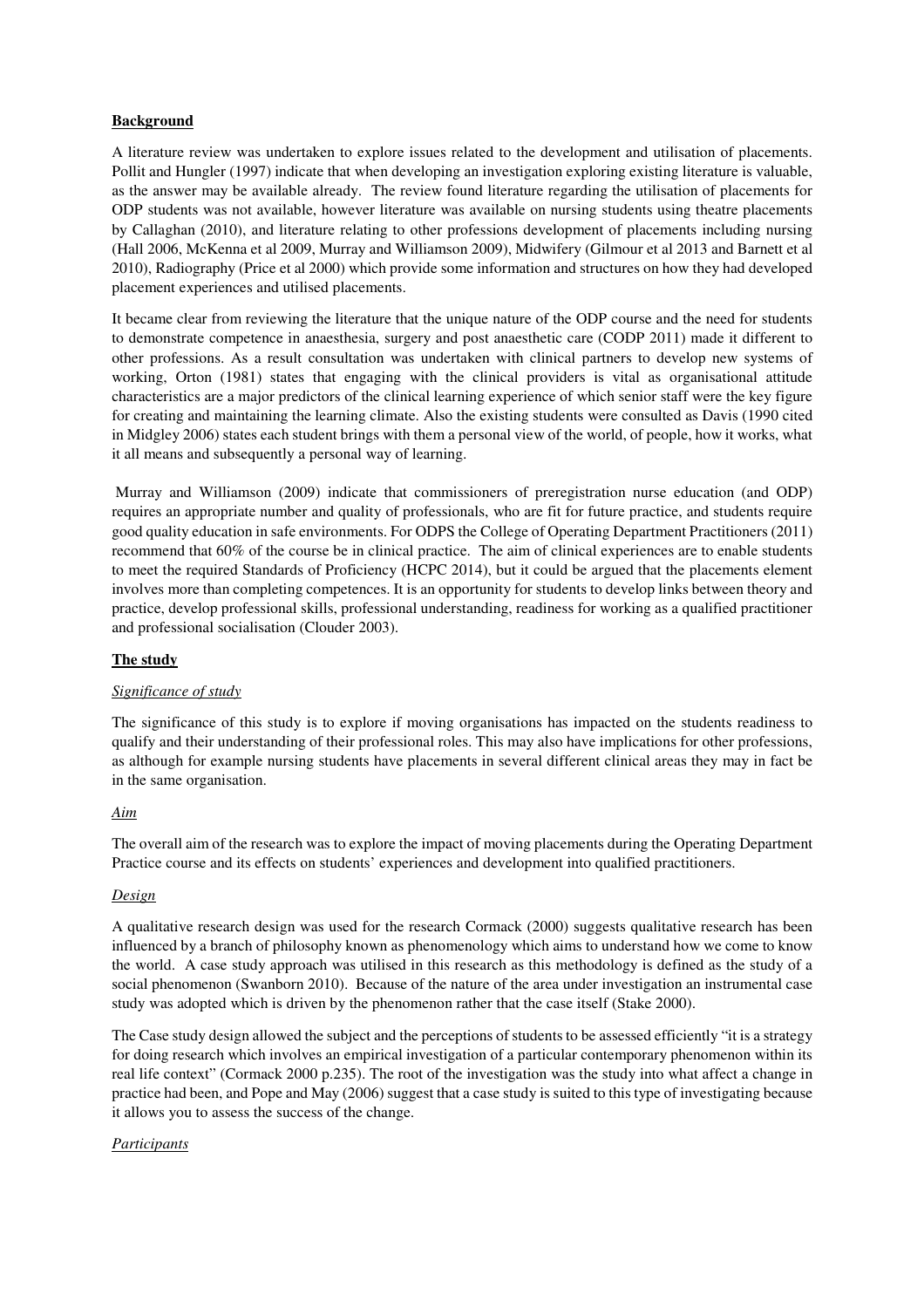The researcher invited all the 22 students in the study group to participate in one hour focus groups. This was the whole cohort of students who had experienced the change in placement allocation.

### *Data collection Data analysis*

Students were invited to attend a focus group event as it would develop discussion and debate on the subject area, also topics and data would emerge from the interactions of the participants rather than asking questions (Haslam and McGarty 2003). The transcribed discussions from these interactions were then analysed to examine thematically. These discussions were transcribed and analysed for thematic exploration.

### *Ethical considerations*

 Approval for the research was obtained by the university research and ethics panel, students were informed that participation was voluntary and all students received research and participation information and consent forms. The focus groups were recorded and transcribed and information that identified respondents was removed during transcription.

The researcher was the course leader and because of this invites to attend were only sent out after the final assessments had been completed and the data collection was undertaken following the completion of placement. By doing this it was hoped that they would not feel pressure to attend or to give positive feedback.

### **Findings**

Six students attended and all 6 had completed the course and had received offers of employment.

The students had varied placements experience, *table one* indicates the number of different organisations students had clinical placements, and the demographics of the in terms of gender and age. The demographics for the sample group were 59% female, 41% male, 46% 21-25 41% 26-30 and 14% 31-35. All students on the course had placements in at least 3 different organisations.

*Table one* 

|   | <b>NHS</b> | Private | M/F | Age       |
|---|------------|---------|-----|-----------|
|   | 3          |         | F   | $26 - 30$ |
| 2 | 3          |         | М   | $21 - 25$ |
| 3 | 3          |         | F   | $26 - 30$ |
|   |            |         | М   | $21 - 25$ |
| 5 | 3          |         | М   | $31 - 35$ |
| R | ς          |         | F   | $21 - 25$ |

 The fact that the students had completed the course led to discussions about their readiness for being qualified and there were 3 themes that emerged from the transcribed focus groups. In addition a questions where posed by the researcher regarding overall views.

- Readiness for being qualified.
- Development of their clinical skills.
- Differences in their experiences of clinical skills in different placements.

#### *Overall views on the placement system*

Students were asked to give their views of the placement system? All the students felt that the placement system had been a success,

*Student 3 indicated "I think moving placements is a great idea and offers a large range of opportunities to students, thus helping then to develop understanding and knowledge base"* 

All student commented favourably in terms of the system and provided comparison with previous student's experiences. Student 2 "*some of my mentors didn't like the system as they felt you could learn more by staying in one organisation, but I don't agree, it's enabled me to prepare for a larger variety of practice and develop a greater repertoire of skills needed when qualified"* When asked what they meant by this Student 5 discussed how their confidence had improved *"moving placement allows a greater variety of experiences and helped improve my confidence in what I do, like doing things differently"* Student 1 added *"yes I think it's a great idea as you*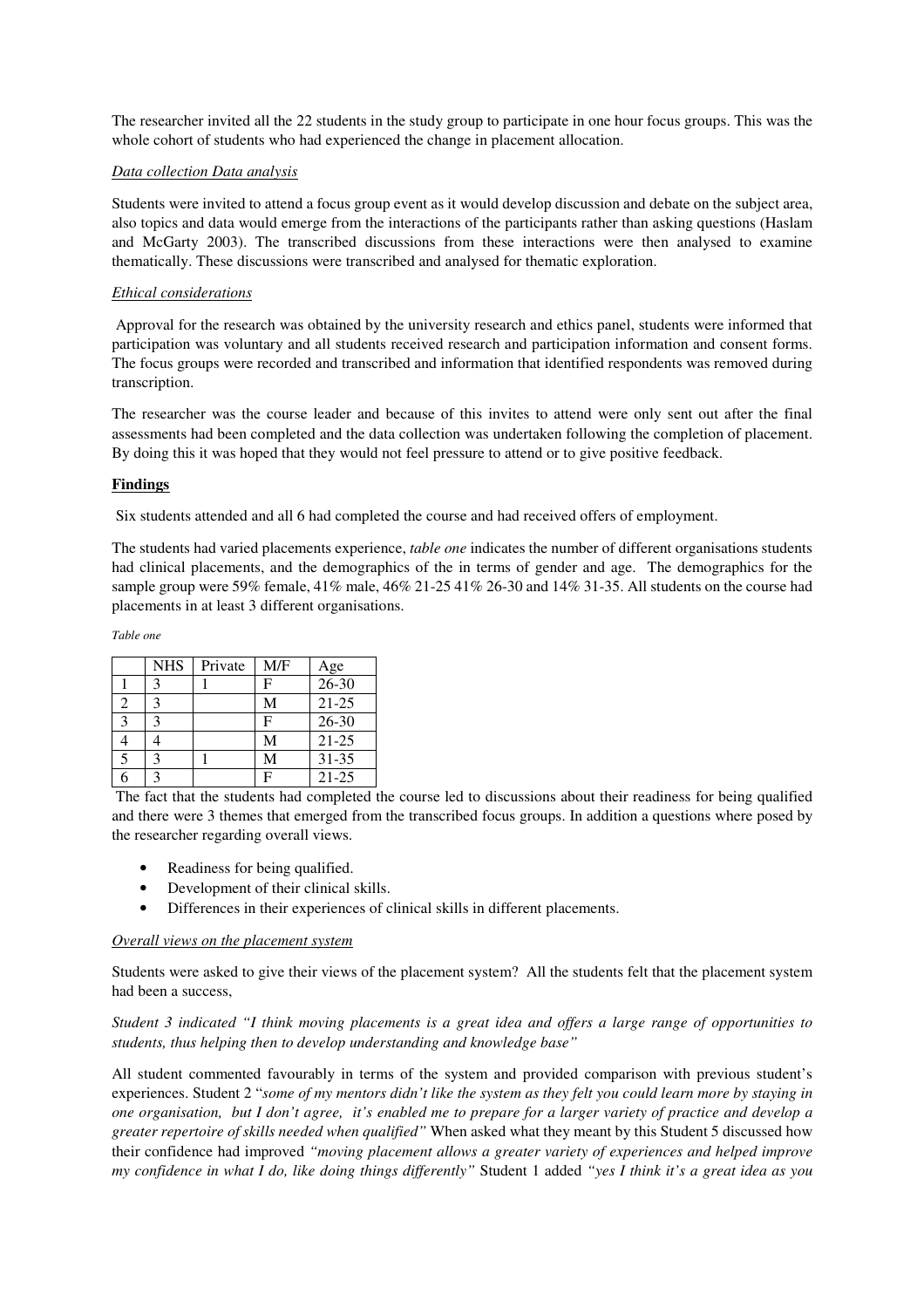*pick up a variety of skills, working with different mentors who all work slightly differently therefore you pick up from each of them and create your own way of working"*

Student 4 felt that towards the end of the course this was a challenge to some mentors "*you could say to a mentor why do you do it that way, lots had never worked in a different place so didn't appreciate how to do things differently".* 

However student 6 indicated that travelling to some of the placements had been difficult, *"I know we were told about what the university did for our placements before we started, but you don't really appreciate what this means, because I have a family travelling was a problem and I would have preferred to have only gone to two different places the ones local to me".* The others agreed that sometimes travel had been difficult but the overall experience was worth it, Student one said "*for my 3rd placement I had to get up a 5.30 in the morning it was really hard, but the placement was great I learned loads and it was only for 3 months".*

All the students indicated that although travel had been an issue at times because they moved placements at some point in the course they had been given placements close to their home addresses.

### *Readiness for being qualified*

 The students' status of having finished but waiting for registration was raised as a time for reflecting on what they had done and what was going to be expected when they started their professional roles.

Student 3 *"its flown and I can't believe in a few weeks we will be doing lists ourselves".* 

As a group we discussed did they feel ready for being qualified?

Student 4 "*I am naturally apprehensive about being qualified, I think I would be stupid not to be but I do feel prepare, the different placements have had a positive impact me, as by moving around I have gained confidence in my own skills".* 

Student 2 *"if I hadn't got use to moving around and spent all my time in one organisation I think I would be too scared to apply for jobs elsewhere, we have had to get used to working with different people, and although I am really scared about being responsible for a list I know I will be able to do it as I am use to adapting"* 

All the students agreed with this that if they had only worked in one organisation they would not feel as confident about starting their new positions and student 3 indicated, *"placements offer the students a large range of trusts, specialities and shift patterns lending itself to a more rounded student and therefore qualified practitioner".*

#### *Development of Clinical skills*

As they all agreed with this I explored what they thought a more rounded student was, they discussed that although many of the roles in theatre were the same how policies and care was provided was differently.

Student 1 "*everyone had their different ways of caring and clinical skills so I was able to pick up bits from everyone".* Student 2 *"it improved my understanding of clinical skills and patient care, seeing how different trusts run and how they carry out patient care"* 

They agreed with this and student 4 added *"Moving placements coincides with progression on the course, and with more experience the student improves their understanding of clinical skills from I'm doing this because I've been shown this way to experiencing several different ways, allowing the student to utilise evidence based practice and modify their own practice and skills to meet patient needs"* 

The point regarding modifying practice started a discussion on how you develop your practice as a student. Student 3 "*I also feel that although every hospital has national guidelines towards patient care, excellence and daily clinical skills, each hospital and practitioner also have individual ways of dealing with each patient, situation and skill. I think this access has better developed my understanding and knowledge of what is required from me as a qualified practitioner".*

Student 6 indicated that she felt some of the mentors would benefit from moving "*Just because they are qualified doesn't mean the mentors are working in the most up to date was…some haven't see anything other than where they have worked for years".*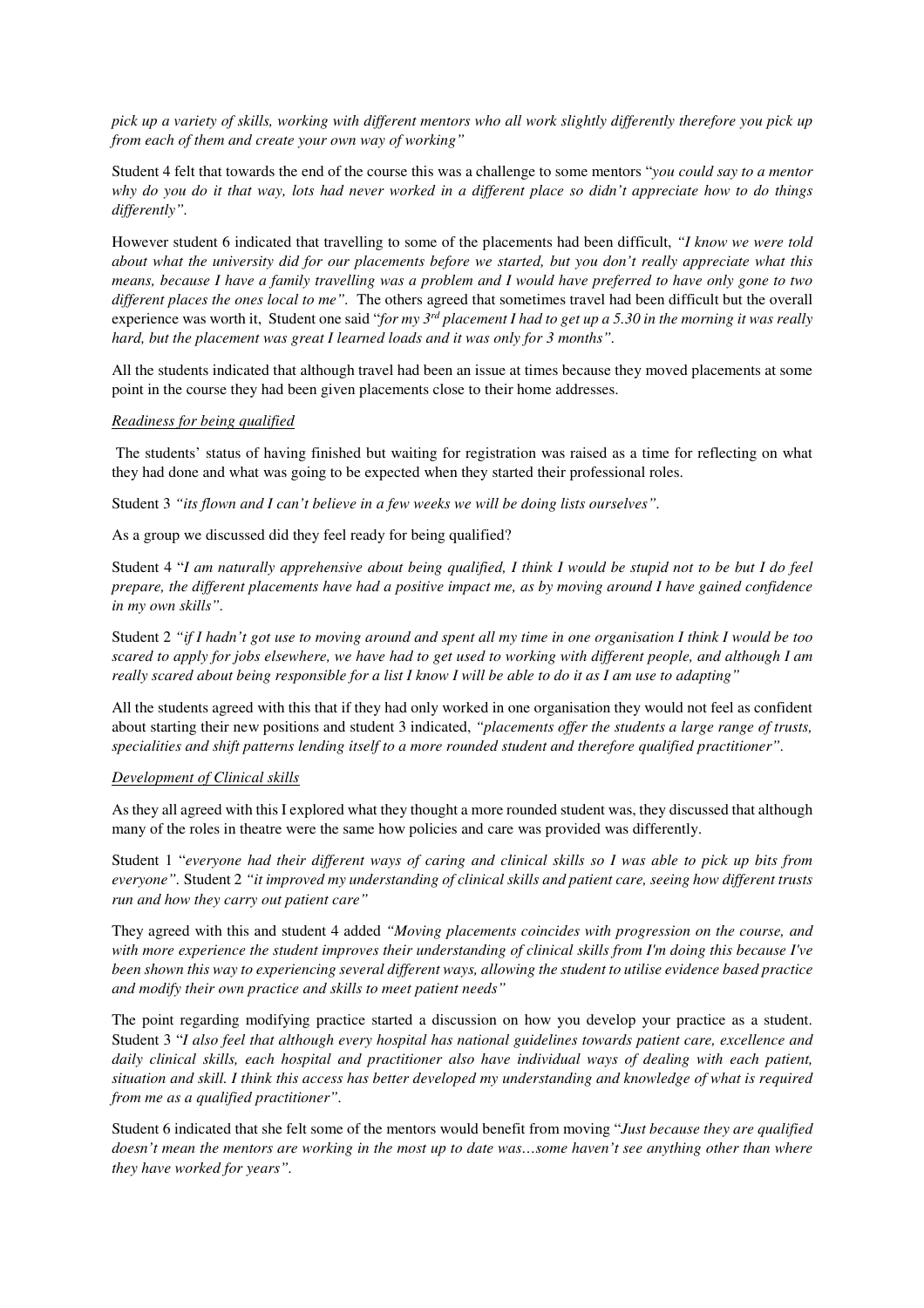### *Differences in practice?*

Exploring this difference in the clinical skills they had experienced opened a discussion. Student 5, in his experience "*Having experienced four different hospitals and three different trusts I have noted a significant difference in practice. This is due to the severity of patient conditions, type of surgery and specialty. My approach to this is learn from every experience"*

Student 1 indicated she had found this difficult to manage "*Yes I've noted different areas of practice from different trusts and some staff that have quite old fashioned one way approaches to work. This can be difficult when you're a student and prefer to do things a different way which you have seen previously and you feel more comfortable doing.* 

All the group said they had found this to be a problem in particular the more experienced they became, student 1 added " *I think talking to the person you're working with and giving them an explanation why you're doing it different and justifying your actions helps. I was lucky as I had excellent mentors who let me show my own styles of practice as well as teaching me theirs".* 

Student 2 agreed "*All areas of practice that have been very different have been approached by seeking guidance from mentors who during my experience have all been extremely helpful. Pointing me in the right direction, showing me where I can find correct information or demonstrating the necessary features of equipment".* However student 3 and 4 indicated in some circumstances "*they did it the way the mentor wanted them to do it rather than fail the placement"* 

This prompted me to ask if they felt at times they had not demonstrated best practice, student 6 indicated. *"I don't feel we have done anything dangerous and particularly towards the end of the course we have felt able to challenge what mentors asked us to do, but for some mentors they have a set way or working and it's easier to do it rather than constantly challenge"*

Student 1 added *"at the beginning of the course you only see one way and you just do it by the end of the course and seeing different ways of doing things and you can choose what is best"* 

#### *What if they had stayed in one organisation?*

This prompted me to ask two questions, *"have you become a hybrid practitioner taking skills from everyone you have worked with" and how do you feel your development would have been effected if you had stayed in one organisation"* 

They all agreed there would be elements of lots of mentors they had worked with in their practice. Student three indicated "*like in the scrub role there are ways of preparing the instruments, setting up and doing checks that have policies to follow, but how you do this changes and the order you do things can be different, it's what works for you"*

Student 5 agreed and discussed the anaesthetic role *"yes it's the same in anaesthetics you see different ways of doing things and find the way that's best for you, sometimes you watch practitioners and think they are making that difficult for themselves"* 

They all agreed that if they had stayed in one organisation they would not have seen how different practitioners worked, moving organisations enabled them to see different cultures and completely different ways of working. The most interesting point was made by student 4 which all the students agreed with.

*"I think it would be good for some of the qualified practitioners to do what we have done, if you trained in an organisation and only ever worked there, or worked in the same place for 10 years how do you know if there is a better way of doing things or caring for patients".*

However students 3 and 4 added to this discussion "*But most staff you work with do discuss the rationale behind why they do things and used evidence based practice".* 

## **Discussion**

 The overall view from the students was that the system had been a success in preparing them for qualification and completing the required clinical skills to complete the course. The placement system had allocated them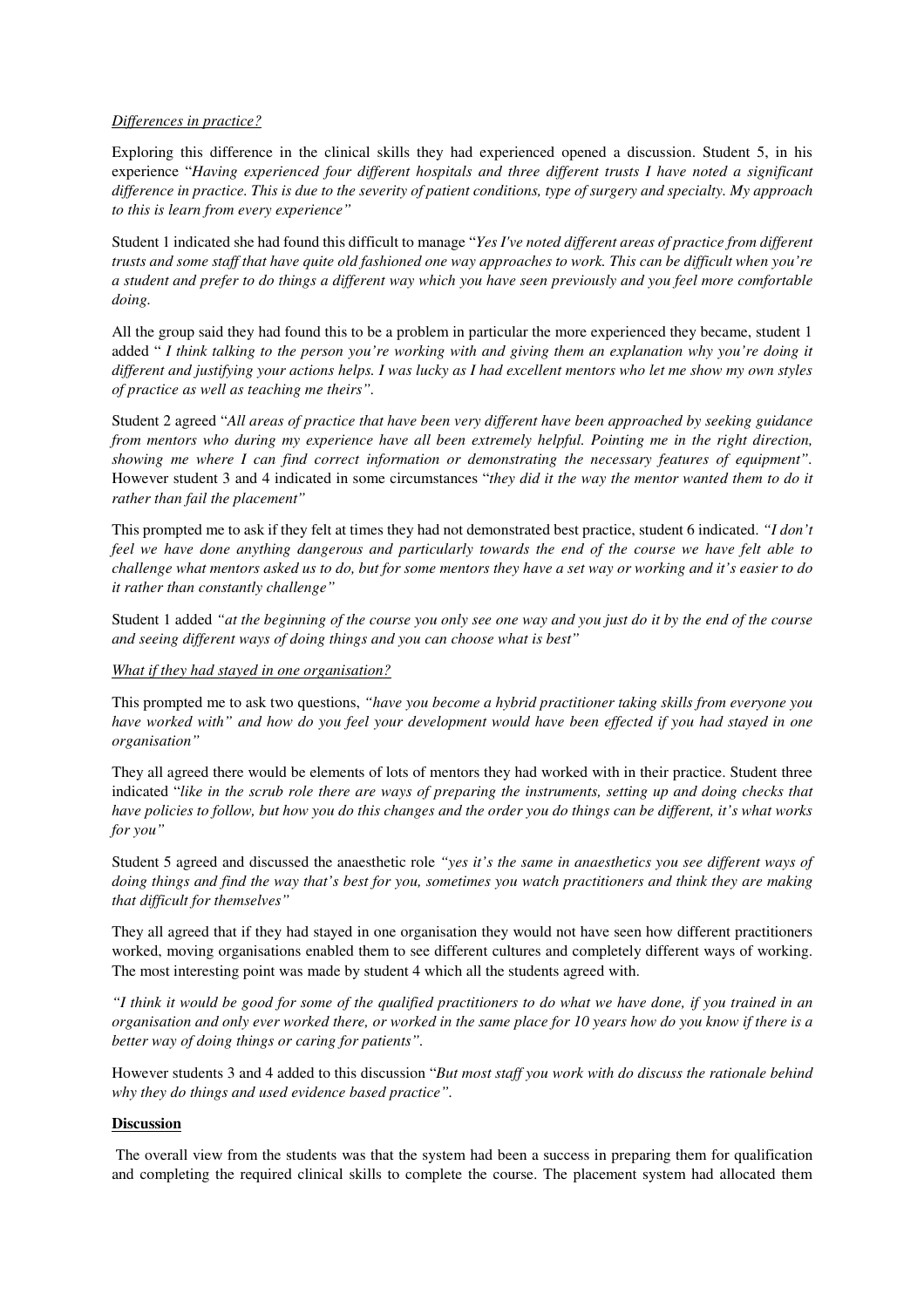appropriate placements that met their individual and the course requirements, which Field (2004) suggests, is a requirement of all clinical placements because "they are situated in the real life context where they are allowed to participate legitimately as learners" (p127). Choi (2006) describes this social participation during placements as important for student development, "if the student learning is viewed through the lens of social participation, and at the correct level, knowledge is developed continuously through learner's cognitive activity and participation in the group to which they belong" (p.144). The student's social participation had in fact been enhanced by moving organisations and as such being able to explore different experiences.

Chung-Heung and French (1997) when investigating nurse education found that "the clinical education setting is the most influential in the development of nursing skills, knowledge and professional socialisation"(p238). These authors focused on the perceptions of students but highlighted the importance of the learning climate within the clinical environment in the development of students into practitioners. The role of the ODP varies from hospitals where practitioners only undertake the anaesthetic, surgical or post anaesthetic care role, to hospitals where practitioners are multi-skilled and cover all clinical roles, and as in other professions some undertake extended or advanced clinical or management roles. By exposing students to different environments they developed a greater understanding of the professional expectations placed on practitioners. This change in placements enable the students the opportunity to develop a greater appreciate of the ODP role and professional socialisation, as they experience different practices and behaviour.

Prior to the change to the new placement system there had been concerns raised by some clinical educators, mentors and clinical staff in terms of the student support, for example some said because they had the students for the full course they could support them better as they got to know them. Also in terms of the mentors and the assessment of competences it would be harder to assess student as they moved around and at the end of the course they would not know how to work in a department. The findings indicated this is not the case and in fact the success rate for final year students has not changed since changing the system.

#### *Ownership and belonging*

These concerns could be identified as the development of ownership by the mentors and belonging by the students. Melia (1987) described this socialisation experience of hospital-trained nurses in the UK. She identified ''getting the work done'', ''learning the rules'' and ''fitting in'' as dominant strategies used by students to survive in practice. The concerns was that by moving placements it would impact on the development of students as they would not feel part of the team, and would just get the work done without immersing themselves in the required links between theory and practice. Levitt-Jones and Lathlean (2008) in the background to their research indicate that not feeling like they belong can result in people experiencing diminished self-esteem (Maslow 1987), increased stress and anxiety (Anant 1967), and depression (Sargent et al 2002) as well a decrease in general wellbeing and happiness (Lakin 2003). Levitt-Jones and Lathlean (2008) discovered four themes to belongingness and learning, motivation to learn, self-directed learning, anxiety-barrier to learning and confidence to ask questions. Student feedback indicated that there was often anxiety about moving placement particularly if they have been in a good learning environment, and a common comment was "it took me a week or two to learn about the new environment".

The wider experience has led to a change in the employment destinations of students on completion of the course. Prior to the change students largely gained employment in the hospital they had been based for the course, however students are now seeking employment in a much larger selection of hospitals some because of their clinical experience and some have indicated because of the confidence gained for moving placements. Mckenna et al (2010) suggest that "exposure to clinical practice can alter preconceived ideas about different speciality areas" (p 177), and quote research from Rushworth and Happell (2000) indicating a positive change in students nurses perceptions of psychiatric nursing following placement. By providing a variety of placements in different organisation student's views of working in different environments has changed.

#### *Support?*

 In principle the change in placement allocation had no impact on the support mechanisms for students while on placements, in that mentors and clinical educators still carried out the same roles, and it was usual for students to move between teams or departments in the same hospital. However because students now move from one organisation to another there were concerns about consistence of practice and competence. This is highlighted by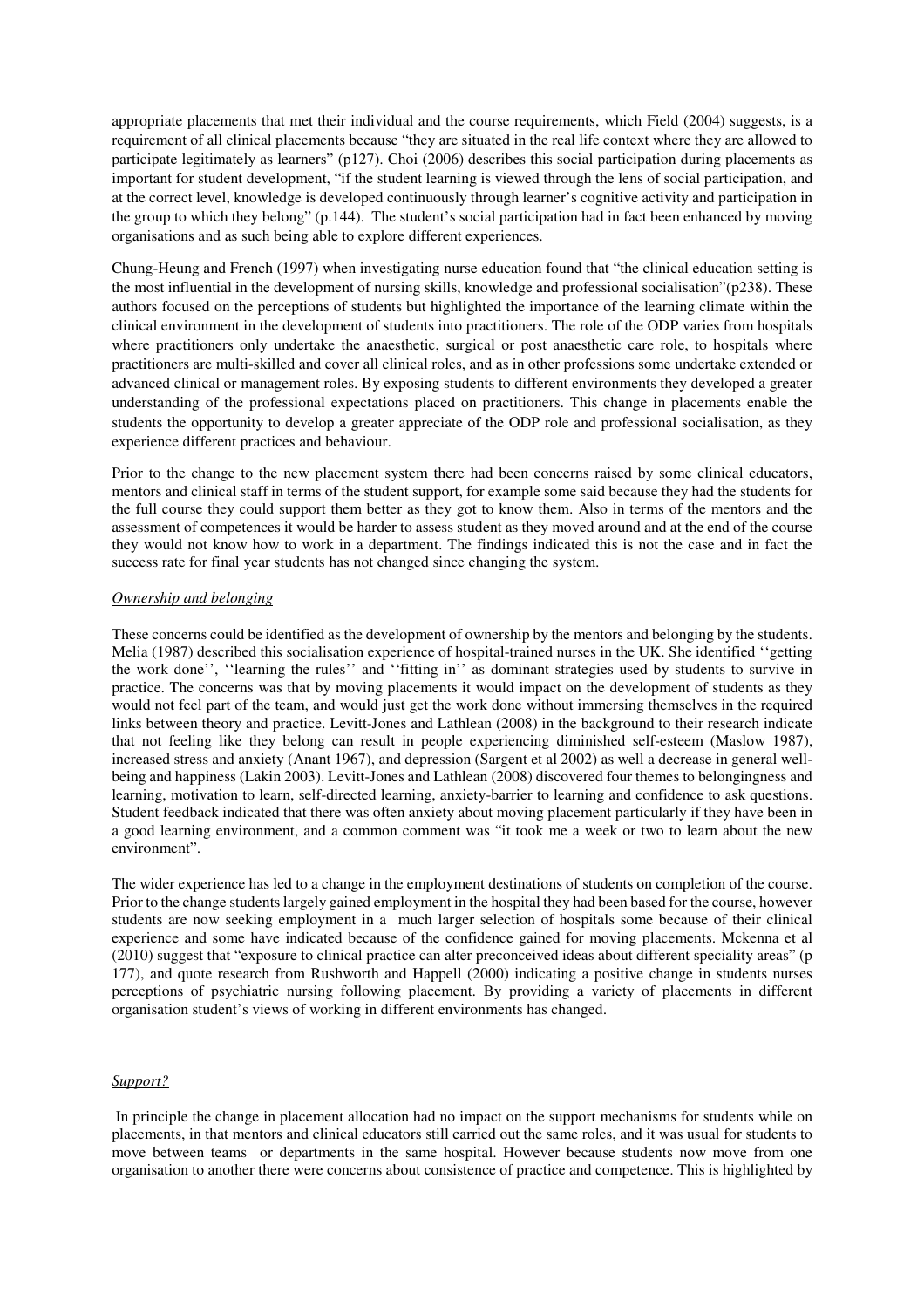Henderson et al (2006) who explored establishing a structure and processes for safe and effective clinical placement of student nurses, they indicate that "difficulties can arise as there is no provision for individual assessment of each student prior to undertaking clinical placement" (p.278). This has been a problem for some students who have passed previous placements but have then had their competence questioned by mentors. However when judging the level a student should have attained as Henderson et al (2006) states "general indicators such as year in which the student is enrolled, provides a basis for assessments of what activities the student is capable of undertaking" (p 278). This maybe a result of the different working practices and protocols of the different organisations and as mentioned earlier students may have to as Melia (1987) suggests ''getting the work done'', "learning the rules" and "fitting in" to ensure they meet the requirements of the placement area they are in. Students sometimes found this difficult in particular towards the end of the course, however from a course perspective gaining as wide experience of different practices as possible is a good thing so they can develop a wider understanding of the ODP role.

## *Competence*

Mitchell and Boak (2009) highlighted that competencies have been identified at organisational and at individual level as capabilities or distinctive strengths (Nordhaug, 1998). For students on the new system although the competences of the organisation are important what they are aiming to achieve are their individual and professional competences. Mitchell and Boak (2009) add to the discussion on competence by specifying that an individual's competencies are most often represented as skills or other attributes of an individual, which may include knowledge, skills, attitudes, traits and motives (Higgs,2003, Guo and Anderson, 2005).

By the end of the course all students must meet the Standards of Proficiency set by HCPC (2014) however the aim of the new placement system was to not only ensure they can develop these competences but also develop "Professional skills". If students only experience working in one organisation or department how do they know the full range of professional skills, way of working or policies and protocols? Eraut (1994) indicates "the scope dimension concerns what a person is competent in, the range of roles, tasks and situations for which their competence is established or may be reliably inferred. The quality dimension concerns judgements about the quality of that work on a continuum" (p.167). Now the students experience a variety of organisations they can explore different practices and explore evidence based practice.

## **Limitations**

The limitations of this research is the small number of students who took part in the data collection, however this is an ongoing project, and further research is being undertaken to assess the success of the change in placement system.

#### **Conclusion**

The change in the placement system has been a success on a number of levels, as stated one of the many reasons for undertaking was the short fall in placement numbers. Although placement numbers are still a challenge, in part due to increases in commissioned numbers, the number of organisations that support students has increased. Students are receiving placements that are specific for their learning needs and level of study rather than organisations trying to support all students for all placements.

This research and feedback from other students in the university reviews indicates that they enjoy and understand the reasons for the change and the benefits it will bring. However the changing recruitment of students from outside the region has impacted on students travel problems which are being addressed via the recruitment process.

In terms of implications for this research the statement by student 4 which all the students agreed with is an important consideration for this research and future health and social care profession students and possibly the professionals working as qualified practitioner. *"I think it would be good for some of the qualified practitioners to do what we have done, if you trained in an organisation and only ever worked there, or worked in the same place for 10 years how do you know if there is a better way of doing things or caring for patients"*. If students are receiving a wider experience by moving organisations and seeing different practices would it be a good thing for staff to observe other organisations practices to see what could improve services and patient care?

## **Conflict of interest**

The researcher at the time of the change and the data collection was the course leader and involved as part of the team who implemented the change.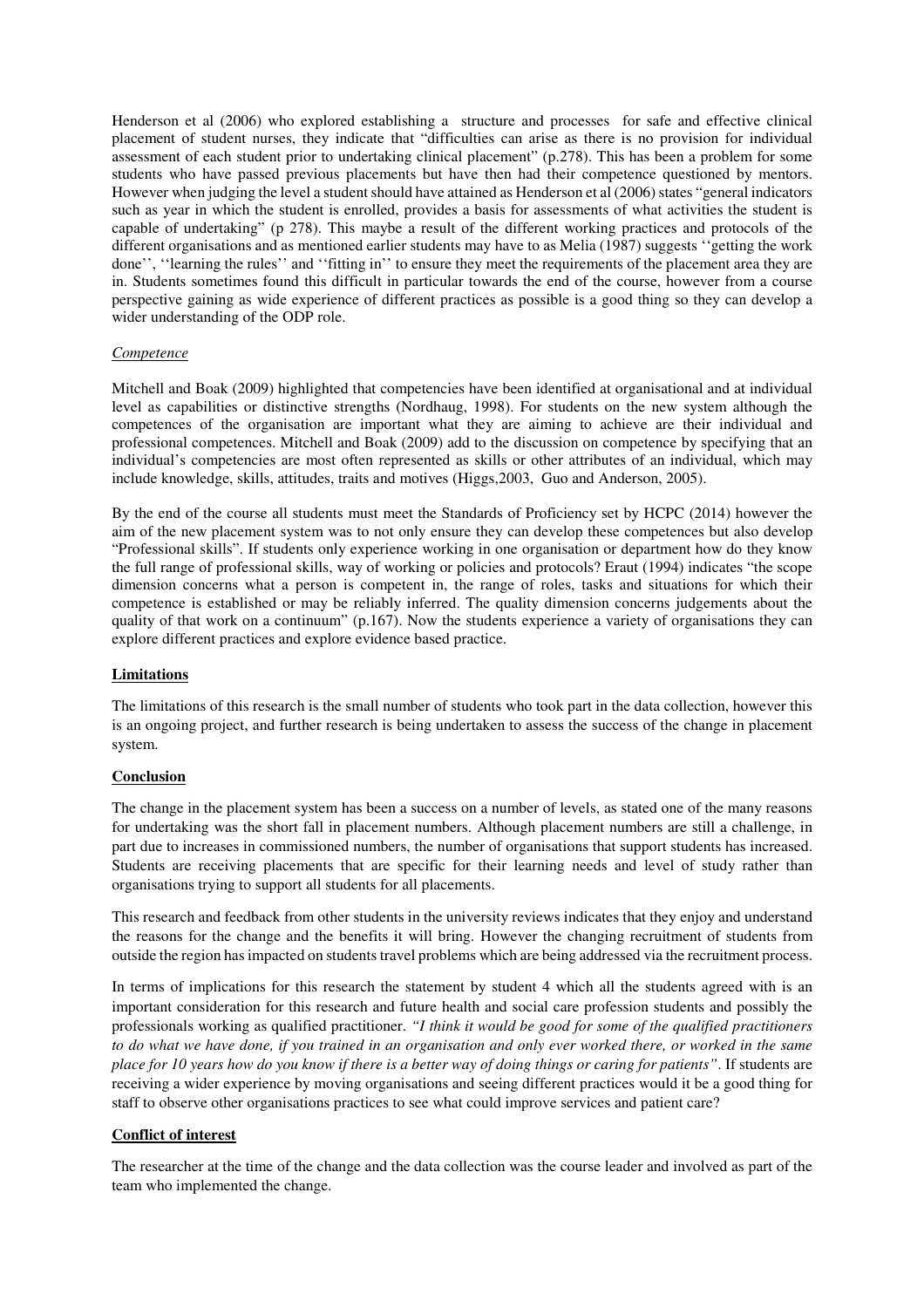### **Reference list**

Anant S. 1967 Belongingness and mental health Acta Psychologia 26, 391–396

Barnett T, Cross M, Shahwan-Akl L, Jacob E. 2010 The evaluation of a successful collaborative education model to expand students clinical placements. Nurse Education in Practice 10 17-21.

Callaghan A. 2010 Student nurses' Perceptions of learning in a perioperative placement. Journal of Advanced Nursing 67 (4) 854-864.

Choi M. 2006 Communities of practice, an alternative learning model for knowledge creation. British Journal of Educational technology. 37(1) 143-146.

Chung-Heung L. French P. 1997 Education in the practicum: a study of the ward learning climate in Hong Kong, Journal of Advanced Nursing. 26 (3) 455-462.

Clouder L. 2003 Becoming professional: exploring the complexities of professional socialization in health and social care. Learning I Health and Social Care 2. 4. 213-222.

College Of Department Practitioners. 2011 Bachelor of Science in Operating Department Practice, Curriculum Document.

Cormack D. 2000 The research process in nursing  $4<sup>th</sup>$  Edition Blackwell publishing. London

Davis B D. 1990 How nurses learn and how to improve the learning environment. Nurse Education Today. 10 405-409

Eraut, M. 1994 Developing Professional Knowledge and Competence. The Falmer Press. London.

Field D.E 2004 Moving from novice to expert – the value of learning in clinical practice , a literature review. Nurse Education Today 24 (7) 560-565.

Glimour C. McIntyre M. McLelland G. Hall H. Miles M. 2013 Exploring the impact of clinical placement models on undergraduate midwifery students. Women and Birth 26 (2013) e21-225.

Guo, K.L. Anderson, D. 2005 The new health care paradigm. Leadership in Health Services, 18 No. 4,

Hall W. A. 2006 Developing clinical placements in a time of scarcity. Nurse Education Today 26 627-633.

Haslam S, McGarty C 2003 Research methods and statistics in psychology. Sage publications London

Health and Care Professions Council. 2014 Standards of Proficiency, Operating Department Practitioners.

Henderson A J. Forrester K. Heel A. 2006 The establishment of structures and processes for the safe and effective clinical placement of nursing students. Nurse Education Today 6 275-280.

Higginson R. 2006 Fear, Worries and experience of first year pre-registration nursing students: a qualitative study. Nurse Researcher. 13. 32-50.

Higgs, M. 2003 "How can we make sense of leadership in the 21st century? Leadership & Organization Development Journal, Vol. 24 No. 5, pp. 273-84.

Lakin, J. 2003 Exclusion and the Role of Nonconcious Behavioral Mimicry: The Role of Belongingness Threat. Unpublished PhD, The Ohio State University, OH, USA. Cited in Levett-Jones T and Lathlean J 2008.

Levett-Jones T, Lathlean J. 2008 Belonginess: A prerequisite for nursing students clinical learning. Nurse Education in Practice. 8 103-111.

Maslow, A. 1987. Motivation and Personality, third ed. Harper and Row, New York

McKenna L G. Wray N, McCall L. 2009 Exploring continuous clinical placement for undergraduate students. Advances in health science education. 14 327-335.